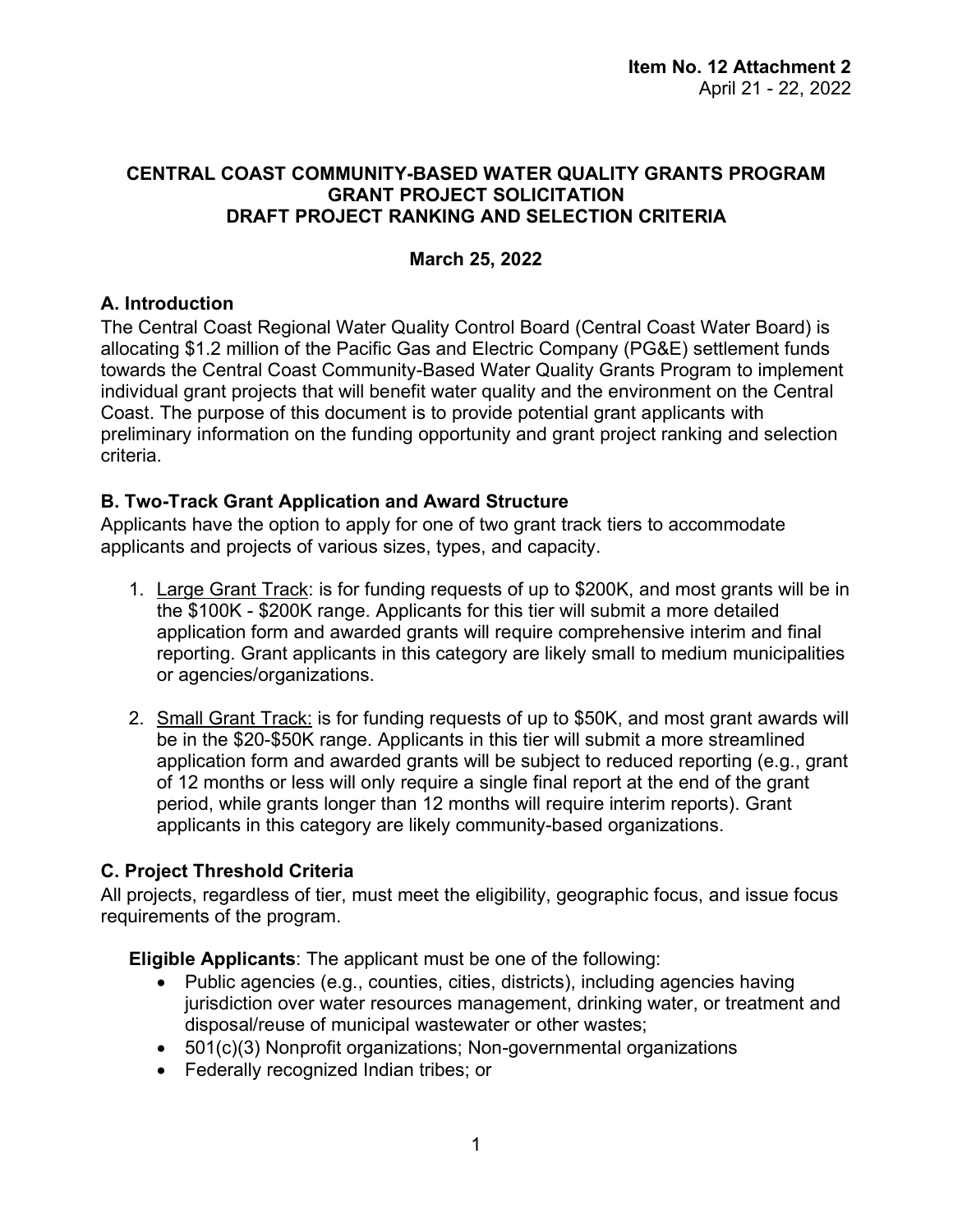· State Indian tribes listed on the Native American Heritage Commission's Tribal Consultation List.

**Geographic Focus**: Projects must take place within the Central Coast Water Board's jurisdiction, including southern Santa Clara (south of Morgan Hill), Santa Cruz, San Benito, Monterey, San Luis Obispo, and Santa Barbara Counties, and small portions of Ventura, Kern, and San Mateo Counties. [1](#page-1-0)

**Issue Focus**: Projects must address the criteria as outlined below, and projects must be consistent with [the State Water Board's Policy on Supplemental Environmental](https://www.waterboards.ca.gov/water_issues/programs/enforcement/docs/seps/20180503_sep_policy_amd.pdf)  [Projects](https://www.waterboards.ca.gov/water_issues/programs/enforcement/docs/seps/20180503_sep_policy_amd.pdf)<sup>[2](#page-1-1)</sup>

· Priority Criteria: projects that address the human right to water, environmental justice and local environmental justice capacity, water quality impacts of climate change, drought related water supply resiliency projects, climate adaptation and mitigation projects, sustainable drinking water or wastewater treatment solutions, sustainable groundwater management strategies, and providing benefits to Underrepresented Communities. Underrepresented Communities include but are not limited to Disadvantaged Communities (DACs), Severely Disadvantaged Communities (SDACs), Economically Distressed Areas (EDAs), Tribes, Environmentally Disadvantaged Communities (EnvDACs), and members of Fringe Communities<sup>[3](#page-1-2)</sup>. Although a project must meet the basic eligibility criteria of addressing water quality within the Central Coast Region, it is not expected that a project will meet all the priority criteria. Reflecting the Central Coast Water Board's commitment to environmental justice, the human right to water, climate change adaptation and supporting underrepresented communities, projects that address one of more of these criteria are among the highest priority. Table 1 illustrates how projects will be ranked.

<span id="page-1-0"></span><sup>1</sup> [https://www.waterboards.ca.gov/waterboards\\_map.html](https://www.waterboards.ca.gov/waterboards_map.html)

<span id="page-1-1"></span><sup>&</sup>lt;sup>2</sup> [https://www.waterboards.ca.gov/water\\_issues/programs/enforcement/docs/seps/20180503\\_sep\\_policy\\_amd.pdf](https://www.waterboards.ca.gov/water_issues/programs/enforcement/docs/seps/20180503_sep_policy_amd.pdf)

<span id="page-1-2"></span><sup>&</sup>lt;sup>3</sup> Disadvantaged Community: a community with an annual median household income that is less than 80% of the statewide annual median household income (Public Resources Code section 80002(e)); Severely Disadvantaged Community: a community with a median household income of less than 60% of the statewide average. (Public Resources Code section 80002(n)); Economically Distressed Area: a municipality with a population of 20,000 persons or less, a rural county, or a reasonably isolated and divisible segment of a larger municipality where the segment of the population is 20,000 persons or less with an annual median household income that is less than 85% of the statewide median household income and with one or more of the following conditions as determined by the department: (1) financial hardship, (2) unemployment rate at least 2% higher than the statewide average, or (3) low population density. (Water Code section 79702(k)); Tribes: federally recognized Indian Tribes and California State Indian Tribes listed on the Native American Heritage Commission's California Tribal Consultation List; EnvDACs: CalEPA designates the top 25 percent scoring census tracts as DACs. Census tracts that score the highest five percent of pollution burden scores but do not have an overall CalEnviroScreen score because of unreliable socioeconomic or health data are also designated as DACs (refer to the CalEnviroScreen 3.0 Mapping Tool or Results Excel Sheet); Fringe Community: communities that do not meet the established DAC, SDAC, and EDA definitions but can show that they score in the top 25 percent of either the Pollution Burden or Population Characteristics score using the CalEnviroScreen 3.0.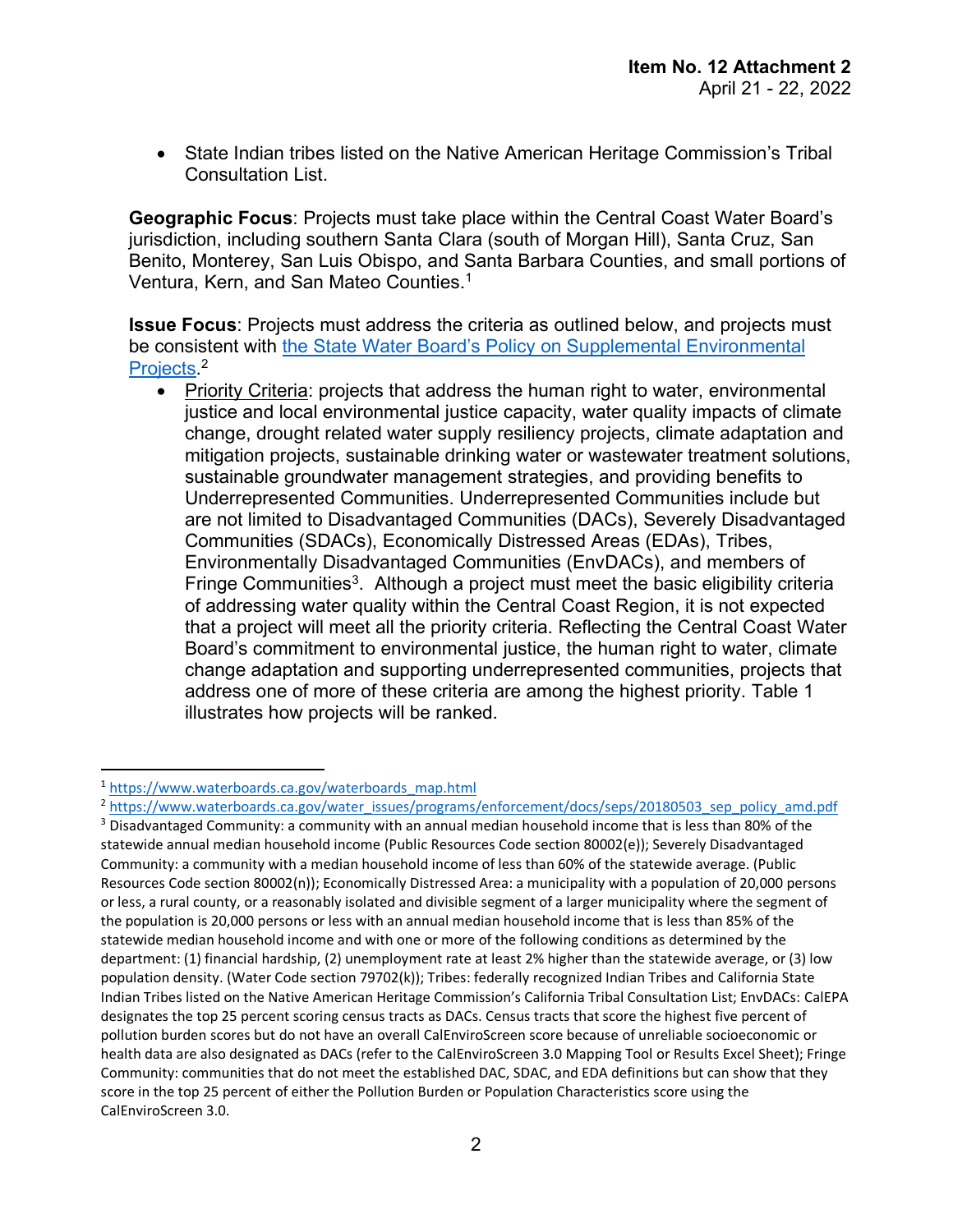- · Additional Eligible Project Criteria: Given the nature of the Consent Judgement, the project solicitation will also consider projects which include, but are not limited to, the following:
	- o Projects that provide water quality benefits to marine habitats and associated beneficial uses in San Luis Obispo County.
	- $\circ$  Implementation of activities that will reduce pollutant loading and make measurable progress toward meeting water quality objectives established in the Central Coast Basin Plan.
	- o Water quality improvement or restoration projects that preserve and restore watershed functions and support healthy ecosystems, especially in impaired waterbodies identified on the 303(d) List and associated Total Maximum Daily Loads (TMDLs).
	- o On-farm Best Management Practice (BMP) implementation projects that demonstrate reductions in salt and nitrate loading, especially projects that assist limited resource farmers.
	- o Projects that prevent or address Harmful Algal Blooms (HABs).
- · Not Eligible: Projects not eligible for funding include those where the applicant, project beneficiary, or the project itself is associated with an enforcement action. Additionally, entities identified on the [System for Awards Management \(SAM\)](https://sam.gov/content/home)<sup>[4](#page-2-0)</sup> Excluded Parties List are not eligible for funding. Private, for-profit entities are not eligible to receive a funding award but may apply for or implement projects as a sub-grantee or sub-contractor of the eligible organizations identified above. Expenses related to long-term operations and maintenance are not eligible. Planning grants are not eligible in the Large Grant Track but may be considered for Small Grant Track proposals.

Table 1 reflects how projects will be scored based on eligibility and priority criteria.

| <b>TABLE 1: PROJECT ELIGIBILITY AND PRIORITY CRITERIA</b>                                                                                                                                         | <b>Available</b><br><b>Points</b> |
|---------------------------------------------------------------------------------------------------------------------------------------------------------------------------------------------------|-----------------------------------|
| Is the project located within the jurisdiction of the Central Coast<br><b>Water Board?</b><br>Note: If the answer to this question is NO, the project is not eligible for<br>this grants program. | Yes/No                            |
| A. Project advances the human right to water, consistent with Central<br>Coast Water Board Resolution R3-2017-0004 <sup>5</sup> , including projects<br>that:                                     | 10 points                         |

<span id="page-2-0"></span><sup>4</sup> <https://sam.gov/content/home>

<span id="page-2-1"></span><sup>5</sup> [https://www.waterboards.ca.gov/water\\_issues/programs/hr2w/docs/r3\\_hr2w\\_res.pdf](https://www.waterboards.ca.gov/water_issues/programs/hr2w/docs/r3_hr2w_res.pdf)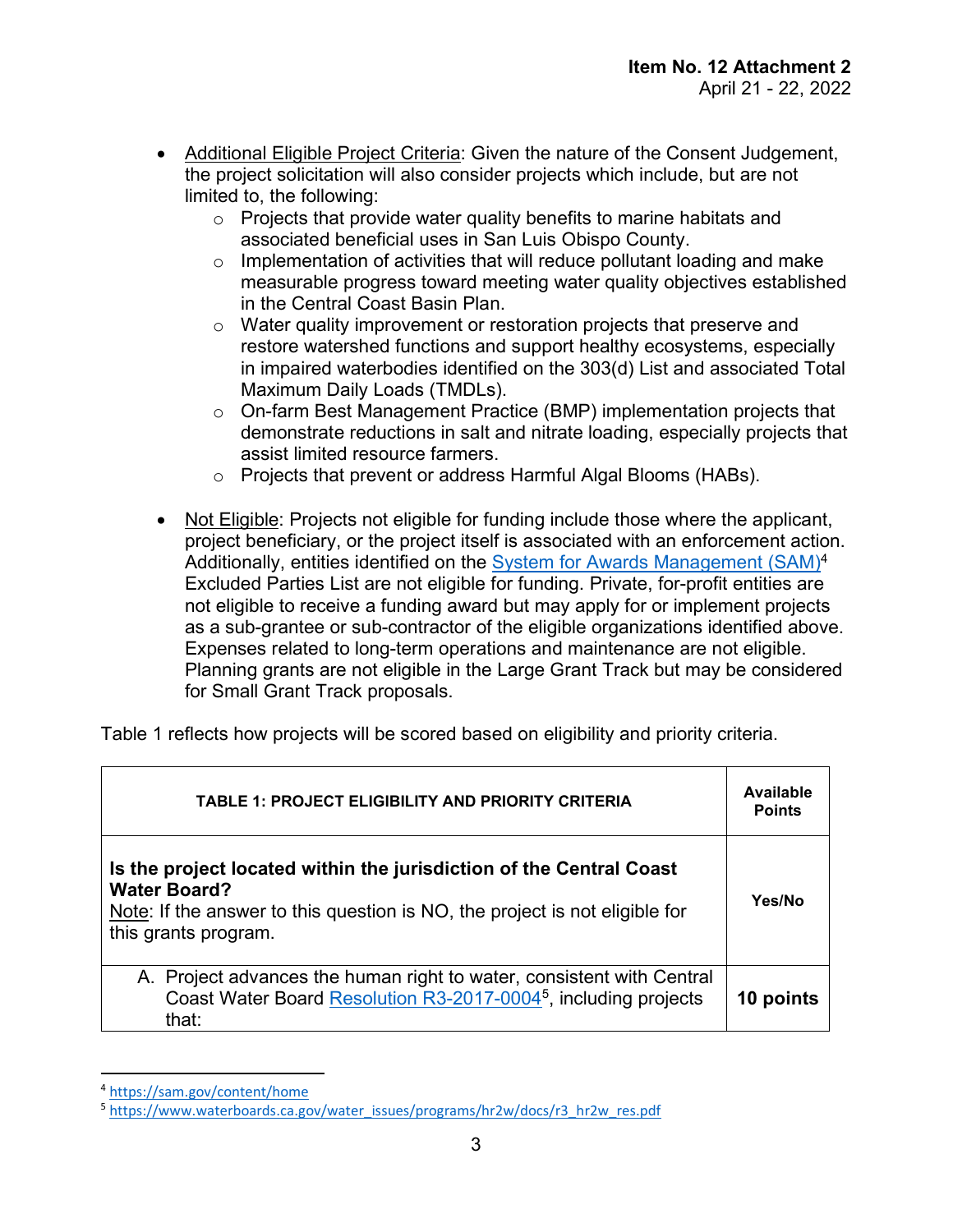| a. Provide safe, clean, affordable, and accessible drinking<br>water.<br>b. Resolve water quality issues that impact drinking water.<br>c. Reduce or remediate sources of pollution that threaten<br>sources of drinking water, especially projects that address<br>basin-scale pollution (e.g., nitrate contamination and salts<br>loading).                                                                                                                                                                                                                                                                                                                                                                                                                                                                                                                                                                                                                                                                                                                                                                        |           |
|----------------------------------------------------------------------------------------------------------------------------------------------------------------------------------------------------------------------------------------------------------------------------------------------------------------------------------------------------------------------------------------------------------------------------------------------------------------------------------------------------------------------------------------------------------------------------------------------------------------------------------------------------------------------------------------------------------------------------------------------------------------------------------------------------------------------------------------------------------------------------------------------------------------------------------------------------------------------------------------------------------------------------------------------------------------------------------------------------------------------|-----------|
| B. Projects advance environmental justice (EJ), including projects<br>that:<br>a. Build local environmental justice capacity.<br>b. Conduct outreach and education in areas of the central<br>coast region that lack community engagement.                                                                                                                                                                                                                                                                                                                                                                                                                                                                                                                                                                                                                                                                                                                                                                                                                                                                           | 10 points |
| C. Projects provide water quality benefits to underrepresented<br>communities:<br>a. Disadvantaged communities (DACs)<br>b. Severely disadvantaged communities (SDACs)<br>c. Economically distressed areas (EDAs)<br>d. Environmentally Disadvantaged Communities (EnvDACs)<br>e. California Native American Tribes<br>Individuals with a demonstrated financial need<br>f.                                                                                                                                                                                                                                                                                                                                                                                                                                                                                                                                                                                                                                                                                                                                          | 10 points |
| D. Project implements climate change mitigation or climate change<br>adaptation strategies, consistent with State Water Resources<br>Control Board Resolution 2017-0012 <sup>6</sup> , including:<br>a. Projects that identify and assess risks to water quality<br>associated with climate change and implement solutions.<br>b. Climate adaptation planning and implementation projects<br>for facilities to identify, assess and address climate change<br>hazards and vulnerabilities (e.g., sea level rise, flooding,<br>precipitation pattern changes, temperature fluctuations and<br>extremes, increased wildfires, increased power outages,<br>changes in flow)<br>c. Drought resiliency projects that help communities prepare<br>for and respond to drought, including providing benefits to<br>ecosystem health.<br>d. Best management plan (BMP) implementation projects that<br>reduce pollutant loading to surface water and groundwater<br>used for drinking water supply.<br>e. Restoration projects that improve watershed functions and<br>pollutant loading to high priority groundwater basins. | 10 points |

<span id="page-3-0"></span><sup>6</sup> [https://www.waterboards.ca.gov/board\\_decisions/adopted\\_orders/resolutions/2017/rs2017\\_0012.pdf](https://www.waterboards.ca.gov/board_decisions/adopted_orders/resolutions/2017/rs2017_0012.pdf)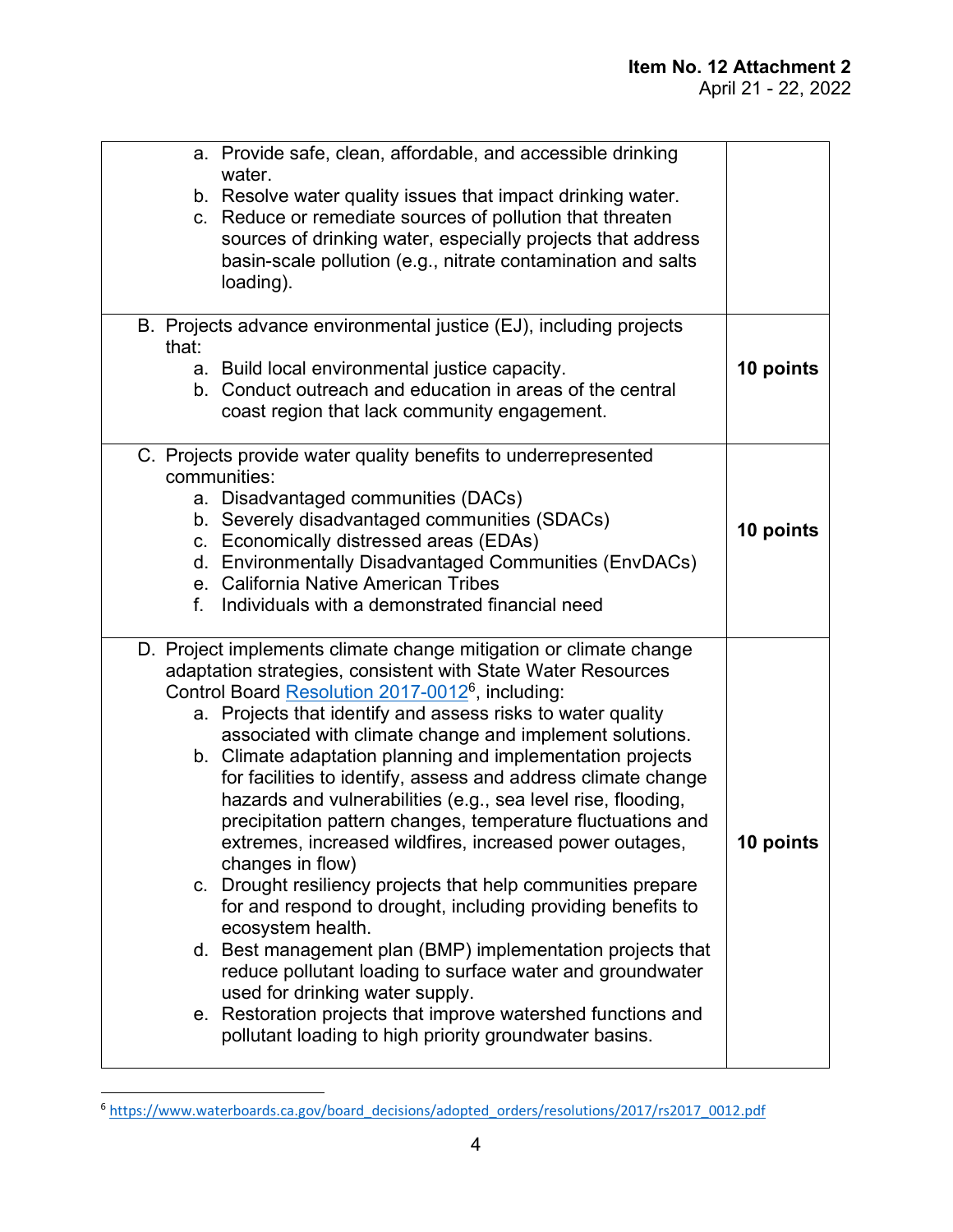| <b>Table 1: Total Possible Points</b>                                                                                                                                                                                                                                                                                       | 60 points |
|-----------------------------------------------------------------------------------------------------------------------------------------------------------------------------------------------------------------------------------------------------------------------------------------------------------------------------|-----------|
| F. Project promotes groundwater data/information sharing and public<br>availability among stakeholders using the State Water Board's<br>Groundwater Ambient Monitoring and Assessment Geographic<br>Information System (GAMA GIS) or GeoTracker online databases,<br>including water quality and well location data.        | 10 points |
| E. Project promotes sustainable drinking water and wastewater<br>treatment solutions, including:<br>a. Water supply resiliency and augmentation projects to<br>achieve recycled water benefits and diversify community<br>water supplies. (e.g., recycling, consolidation, groundwater<br>recharge, conjunctive use, etc.). | 10 points |

# **D. Project Strength Criteria**

In addition to the possible points available for projects which address one or more of the priority criteria expressed in Table 1, all projects will be ranked in accordance with the following project strength criteria identified in Table 2.

| <b>TABLE 2: PROJECT STRENGTH</b>                                                                                                                                                                                                                                                                                                                                                                                                                                                                                                                                                                                               | <b>Available</b><br><b>Points</b> |
|--------------------------------------------------------------------------------------------------------------------------------------------------------------------------------------------------------------------------------------------------------------------------------------------------------------------------------------------------------------------------------------------------------------------------------------------------------------------------------------------------------------------------------------------------------------------------------------------------------------------------------|-----------------------------------|
| A. Strategic Value: Is the project important or strategically valuable and<br>will it produce significant benefits to water quality in the central coast<br>region (per the criteria in Table 1)?<br>Are the project goals clear and tactical?<br>Why is this project timely and why is this organization well<br>positioned to undertake these activities?<br>Can this serve as a model or benefit for other areas?                                                                                                                                                                                                           | <b>30 Points</b>                  |
| <b>B. Project Feasibility:</b> Is the proposed work clear and achievable by the<br>applicant?<br>Are there clear project benchmarks, deliverables, and outcomes?<br>Does the scope of work have reasonable tasks and activities,<br>especially considering proposed timeline?<br>Does the applicant understand possible challenges to the project<br>and have plans to mitigate them?<br>Is there demonstrated organizational expertise and a track record<br>to suggest that the applicant can conduct this project?<br>Please also consider current and reasonably foreseeable COVID-<br>induced public health restrictions. | <b>20 Points</b>                  |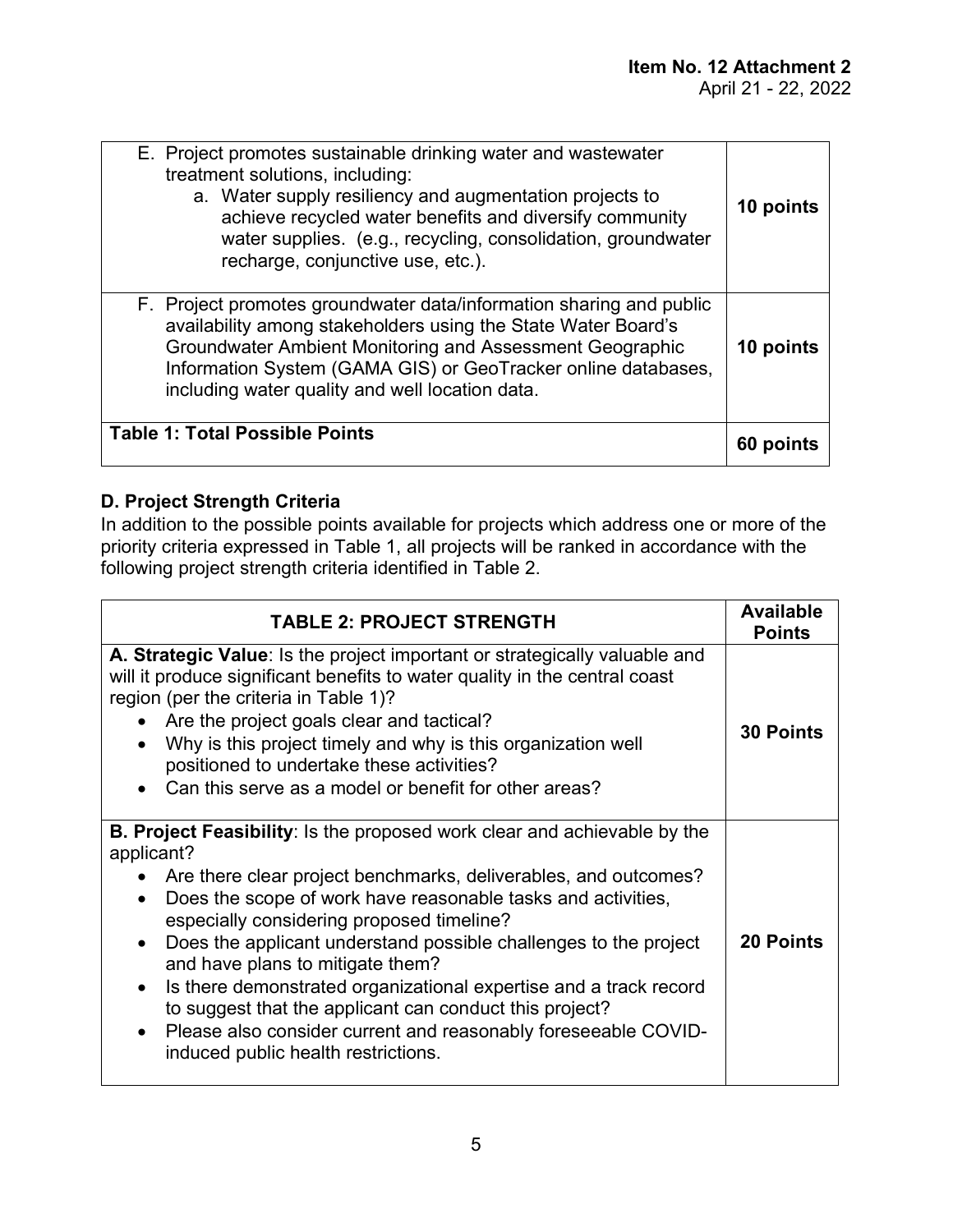| Note: Larger organizations seeking significant grants should offer a more<br>sophisticated workplan and will be held to a considerably higher<br>standard, compared to smaller volunteer-based organizations.                                                                                                                                                                                                           |                   |
|-------------------------------------------------------------------------------------------------------------------------------------------------------------------------------------------------------------------------------------------------------------------------------------------------------------------------------------------------------------------------------------------------------------------------|-------------------|
| <b>C. Equitable Outcomes:</b> Will the project produce just, equitable,<br>impactful community outcomes?<br>Does the project serve vulnerable or underserved populations,<br>including low-income communities, people of color, students,<br>seniors, veterans, immigrants, and non-English speakers?<br>Is the organization led by, or have a demonstrated track record of<br>working with the communities they serve? | <b>30 Points</b>  |
| D. Organizational Financial and Operational Capacity:<br>Are the requested funds right sized to the project?<br>Is the organization capable of handling the size of the grant?<br>Does this organization need our support, or do they have access<br>to other support?<br>Has the organization secured other support for the project?                                                                                   | <b>20 Points</b>  |
| <b>Table 2: Total Possible Points</b>                                                                                                                                                                                                                                                                                                                                                                                   | <b>100 Points</b> |

## **E. Required Application Components**

Applications for large and small grant projects will be subject to the same priority and selection criteria identified in Tables 1 and 2, however the small grant projects will use a more streamlined application. All applications will be ranked in accordance with the following application requirement components described in Table 3.

|                  | <b>TABLE 3: APPLICATION REQUIREMENTS</b>                                                                                                                                                                                                                                                                                                                                                                                                                                                                                                                                                                                                                                                                                       | <b>Available</b><br><b>Points</b> |
|------------------|--------------------------------------------------------------------------------------------------------------------------------------------------------------------------------------------------------------------------------------------------------------------------------------------------------------------------------------------------------------------------------------------------------------------------------------------------------------------------------------------------------------------------------------------------------------------------------------------------------------------------------------------------------------------------------------------------------------------------------|-----------------------------------|
| <b>Narrative</b> | Description of project with deliverables, and why the<br>project will benefit water quality in the central coast<br>region. Include discussion of anticipated benefits of the<br>project and possible challenges to implementing the<br>project, and how the team will mitigate the obstacles to<br>be successful.<br>Describe the water quality issue to be addressed,<br>especially as it relates to Grant Program priorities in<br>Table 1. If applicable, describe why this high priority<br>project is not eligible or easily funded through other<br>state and federal funding sources and how these<br>funds fill the funding gap. Describe how project<br>funding is urgent and/or is immediately ready to<br>proceed. | 30                                |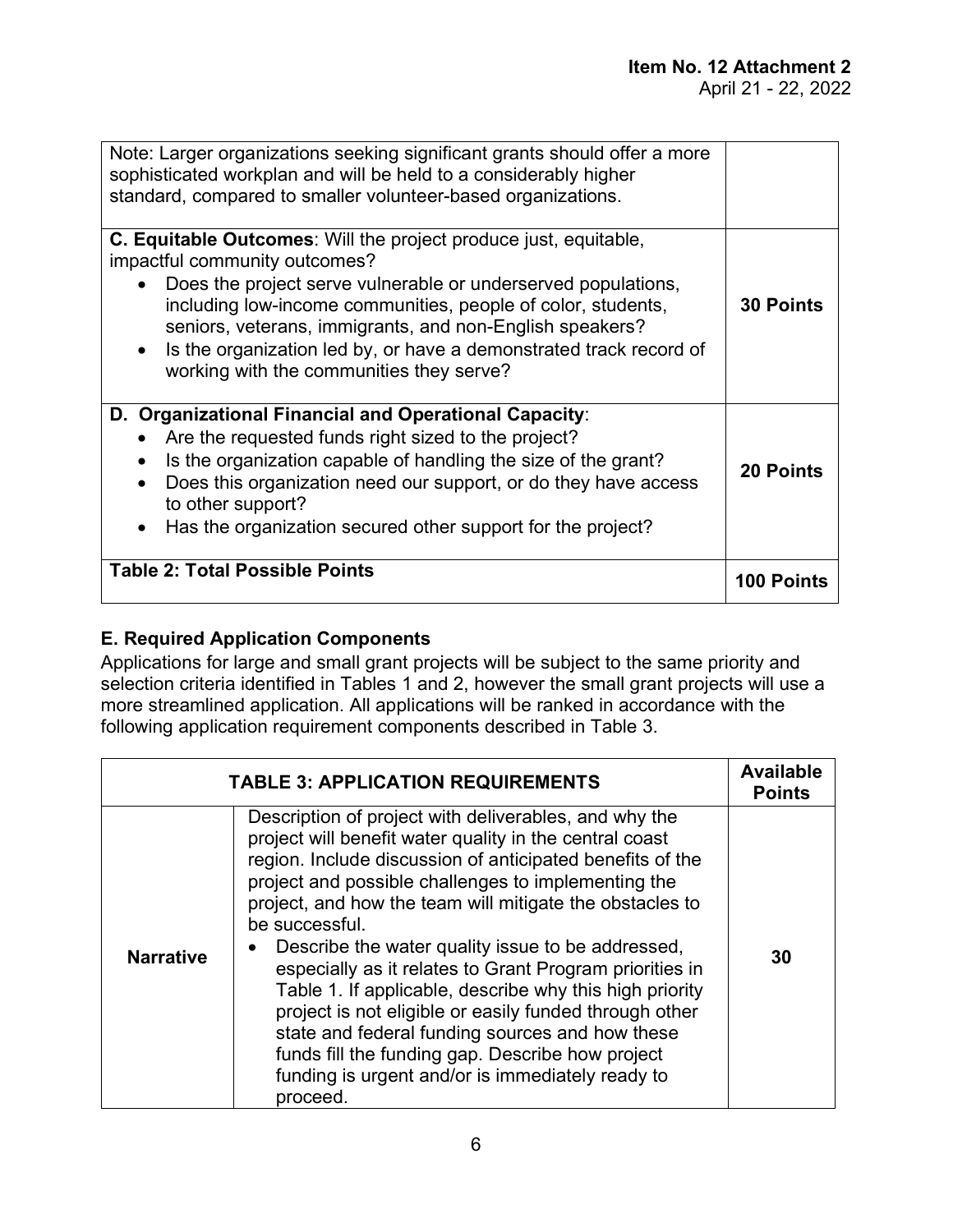|                                                            | Describe the specific goal(s) and outcome(s) that will<br>$\bullet$<br>be achieved upon project completion.<br>Describe how the project may serve as a model and<br>benefits can be transferred to other areas.                                                                                                                                                                                                                                                                                                                                                                                                                                                                                                                                                                                                                                   |    |
|------------------------------------------------------------|---------------------------------------------------------------------------------------------------------------------------------------------------------------------------------------------------------------------------------------------------------------------------------------------------------------------------------------------------------------------------------------------------------------------------------------------------------------------------------------------------------------------------------------------------------------------------------------------------------------------------------------------------------------------------------------------------------------------------------------------------------------------------------------------------------------------------------------------------|----|
| <b>Summary of</b><br><b>Applicant</b><br>(Org and<br>Team) | Description of the applicant organization, including how<br>long the organization has been in existence, and describe<br>how the organization has been successful in the past with<br>activities similar to the proposed project.<br>Include names of project team members and their<br>roles in the project, including relevant credentials and<br>qualifications necessary to complete the project.<br>If applicable to the project, identify contractors or<br>$\bullet$<br>consultants. If contractors, consultants, or staff<br>members for the project have not yet been identified,<br>describe what qualifications and specific expertise is<br>necessary to implement the proposal.<br>Please note: Applicants seeking grants over \$100,000<br>are encouraged to participate in the Disadvantaged<br>Business Enterprise (DBE) Program. | 25 |
| Scope of<br><b>Work</b>                                    | Provide an outline of:<br>The specific activities you will undertake with the grant<br>funds<br>The timeline for doing the work.<br>The primary deliverables that will be produced by the<br>project.<br>Please be as clear and specific as possible. The details<br>of the Scope of Work will vary based on the nature of the<br>project, but should include (as applicable):<br>Location of sites. If specific locations have not been<br>chosen, describe how they will be chosen, and<br>include land access agreements, if applicable.<br>Number of meetings and expected participants.                                                                                                                                                                                                                                                      | 15 |
| <b>Outcomes</b><br>and<br><b>Evaluation</b>                | Description of what specific information will be submitted<br>as performance metrics, and/or how the project will<br>evaluate the measures of success for meeting the<br>project's stated goal(s).<br>If water quality sampling and/or photo documentation<br>is included, provide links to protocols that will be<br>followed.<br>Describe how the project will be evaluated to quantify<br>$\bullet$<br>the benefits of the implemented project.                                                                                                                                                                                                                                                                                                                                                                                                | 25 |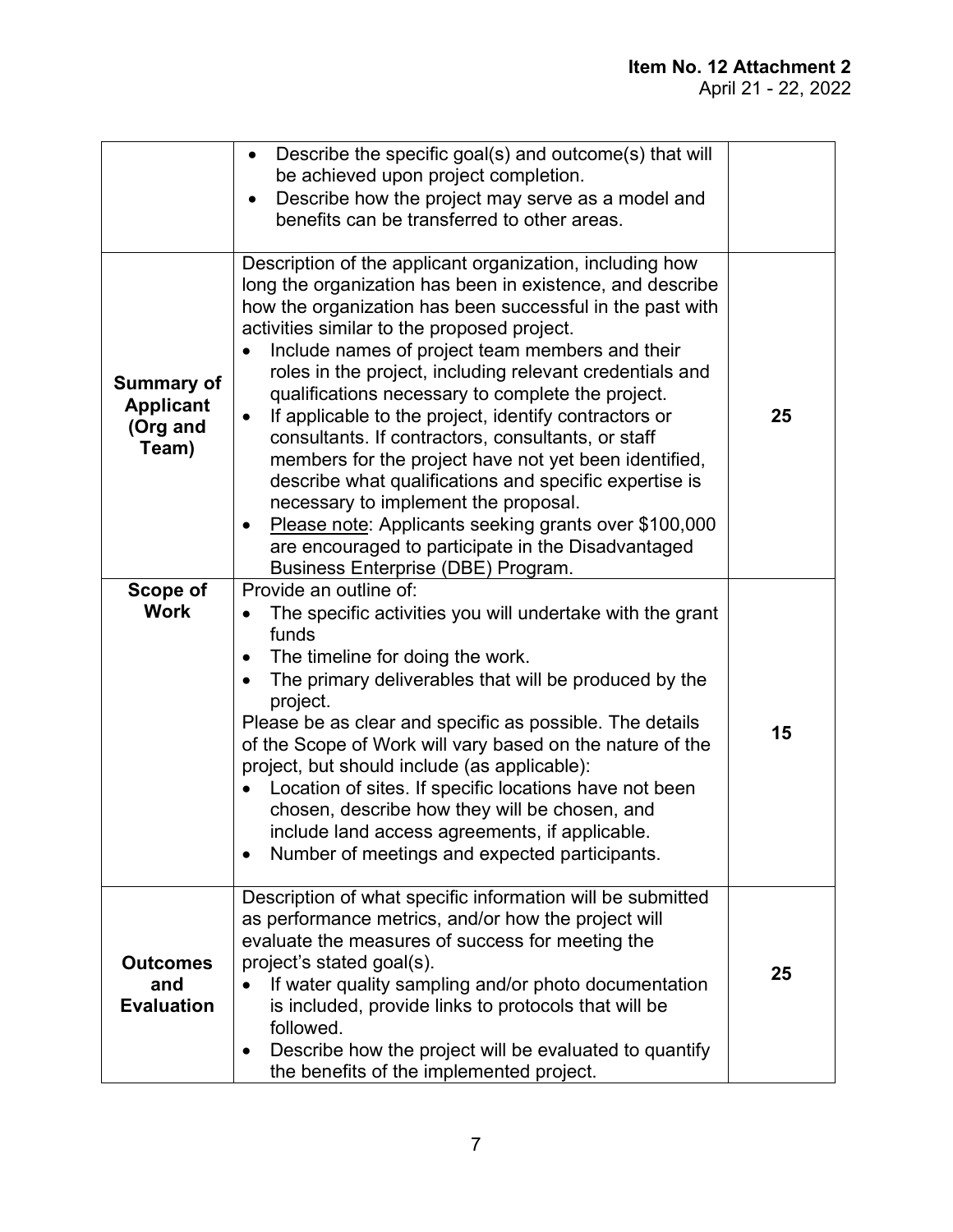|                                                    | Describe any unquantifiable or longer-term benefits<br>and indicate how progress towards these longer<br>objectives can be assessed.                                                                                                                                                                                                                                                                                                                                                                                                                                                                                                                                                                                                                                        |     |
|----------------------------------------------------|-----------------------------------------------------------------------------------------------------------------------------------------------------------------------------------------------------------------------------------------------------------------------------------------------------------------------------------------------------------------------------------------------------------------------------------------------------------------------------------------------------------------------------------------------------------------------------------------------------------------------------------------------------------------------------------------------------------------------------------------------------------------------------|-----|
| <b>Budget and</b><br><b>Financials</b>             | Provide Budget Table figures/projections including:<br>Itemized line-item cost breakdown by personnel,<br>$\bullet$<br>subcontractors, operating expenses, including major<br>tasks, e.g., construction.<br>Include amount of grant requested and match, cash<br>$\bullet$<br>or in-kind and amount of funding leveraged.                                                                                                                                                                                                                                                                                                                                                                                                                                                   | 25  |
| Letter(s) of<br><b>Community</b><br><b>Support</b> | Provide at least 1 and no more than 3 letters of support<br>from community-based organizations supporting the<br>project. Projects that include the active involvement of<br>underrepresented communities will be scored more<br>highly than projects which do not involve these<br>communities.                                                                                                                                                                                                                                                                                                                                                                                                                                                                            | 10  |
| <b>Funding</b><br>Match /<br><b>References</b>     | Large Grants Tack: Submit documentation of at least<br>25% match funding, including dollar amount, from all<br>partnering organization(s).<br><b>Small Grants Grant: Match funding is encouraged, but</b><br>not required. If the project does not include match funding<br>for completion, submit at least 1 and no more than 3<br>letters of reference from a current or previous funding<br>source, public official, or key stakeholder that has worked<br>closely with or has a first-hand knowledge of the<br>applicant's performance on implementing similar<br>project(s). Each letter of reference should include a<br>description of the relationship to the applicant and a<br>statement of the applicant's track record of successful<br>project implementation. | 10  |
|                                                    | <b>Table 3: Total Possible Points</b>                                                                                                                                                                                                                                                                                                                                                                                                                                                                                                                                                                                                                                                                                                                                       | 140 |

# **APPLICATION: TOTAL POSSIBLE POINTS: 300**

## **F. Project Awards and Match Requirements**

To facilitate proposals from smaller community-based organizations as well as larger applicants, there will be two grant project application tracks:

· Large Grant Track: The Large Grants Track will accept proposals in the \$100,000 - \$200,000 range. A total of approximately \$600,000 is available for this track.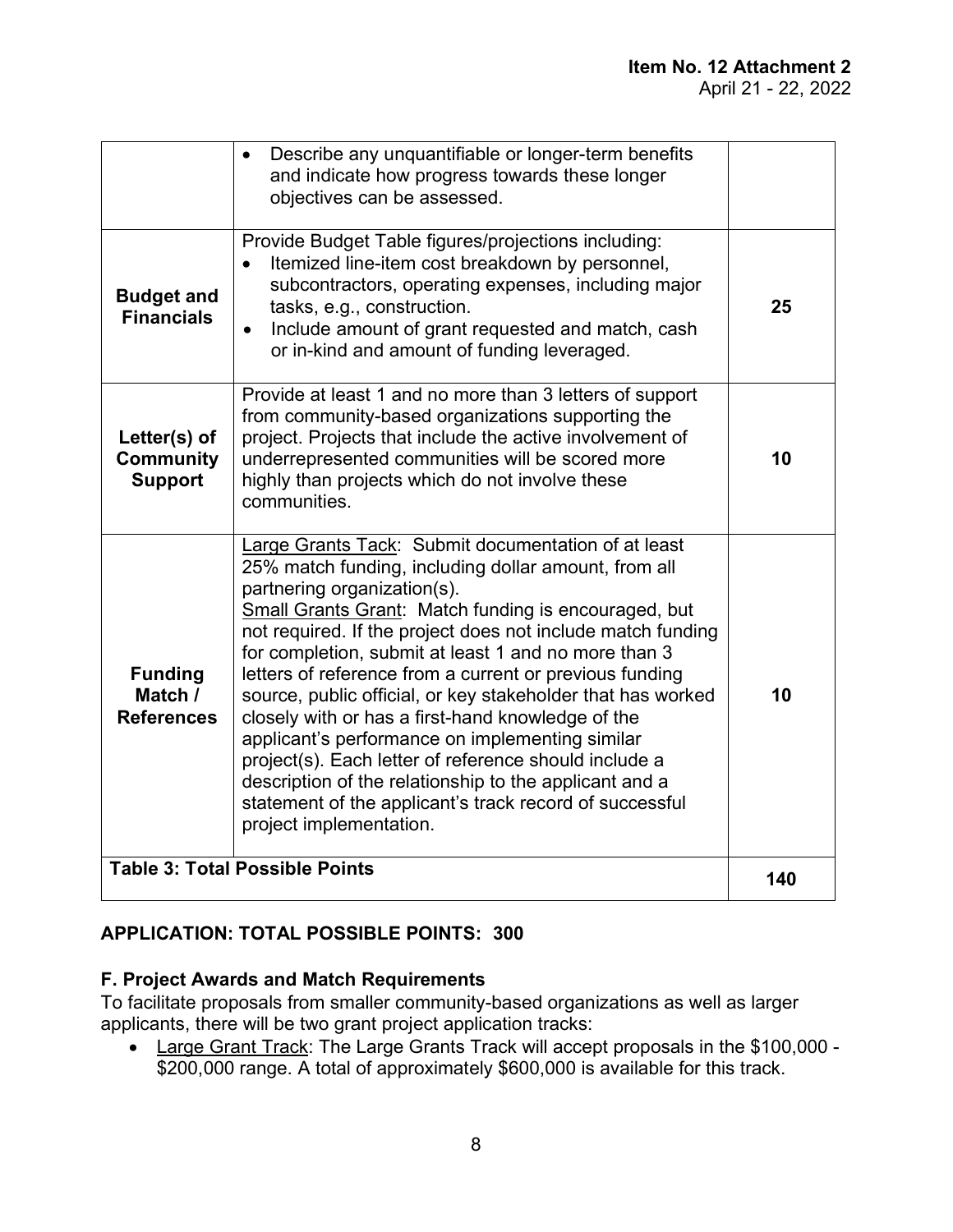• Small Grant Track: The Small Grants Track will accept proposals in the \$20,000 -\$50,000 range. A Total of approximately \$420,000 is available for this track.

## **Grow Your Roots Technical Assistance Mini-Grants:**

Grantees who are awarded small project grant funding are also eligible to participate in a capacity-building "Grow Your Roots Technical Assistance Mini-Grant". This program provides the opportunity for the grantee to conduct an organizational capacity assessment to identify needs and receive up to \$1,000 in additional grant funding targeted to help increase their capacity in a specific area. This program is designed to help smaller organizations build administrative and technical capacity to promote long-term success after the original grant dollars have been expended. Grow Your Roots awards are provided up front and no additional reporting is required. Based on available funding prospective grant applicants that are not awarded a small project grant but show promise and need capacity assistance may be awarded a Grow Your Roots Technical Assistance Mini-Grant.

## **Matching Funds Requirements**:

- · Large Grant Track: A match of at least 25 percent (%) of the total project (grant plus match) will be required for the Large Grants Track. Match may include, but is not limited to, federal, state, and local funding. Additionally, donated, and in-kind services directly related to the scope of work presented in the proposal are eligible as match. Projects that have a direct benefit to Underrepresented Communities, households with a documented financial need, or entity implementing a project on behalf of, or directly benefitting one of these groups may request to waive the match requirement. However, such waivers are not guaranteed.
- Small Grant Track: Matching funds are encouraged for projects in the Small Grants Track, but not required. In lieu of matching funds, applicants in the Small Grants Track may submit letters of reference from funders, public officials or other related stakeholders which meet the criteria specified in Table 3.

All applicants are also encouraged to pursue relevant financial assistance programs administered by the State Water Resources Control Board's (State Water Board), including loan and grant funding for safe drinking water, groundwater treatment and remediation, construction of municipal wastewater and water recycling facilities, watershed protection projects, nonpoint source pollution control projects, etc.[7](#page-8-0)

## **G. Indirect Costs**

Indirect costs must be limited to no more than 10% of the modified total direct costs unless the grantee has a federally recognized indirect cost rate. Expenses include, but are not limited to administrative costs, rent, utilities, insurance, accounting and legal fees, repairs, supplies, interest, and taxes. Projects that have a direct benefit to underrepresented communities may request to waive the indirect cost requirement. However, such waivers are not guaranteed.

<span id="page-8-0"></span><sup>&</sup>lt;sup>7</sup> [https://www.waterboards.ca.gov/water\\_issues/programs/grants\\_loans/](https://www.waterboards.ca.gov/water_issues/programs/grants_loans/)